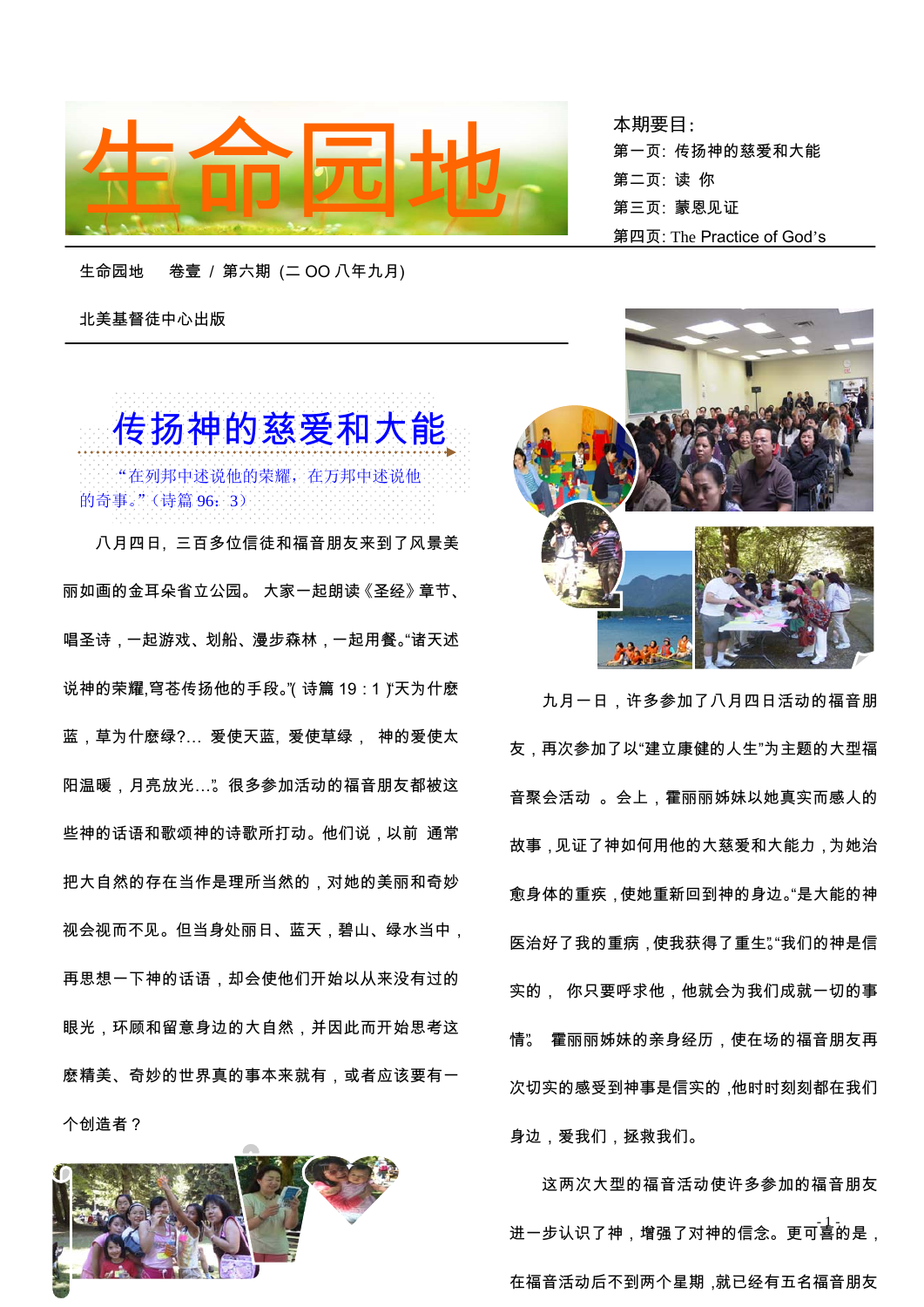

得,叫人无可推诿。

【罗 1:20】 自从造天地以来,神秘关注, 第2022年, 11知的, 虽是眼不能见, 但借着所造之物, 就可以晓



--2008 年 8 月 4 日 GOLDEN EAR PARK 小记

他们告诉我,大自然是你写下的另一部书。 我坐在金耳朵公园的深蓝色湖边,静静地将你的书翻阅。 这一定是你饱含深情写下的书,有宽广,有雄伟,有温情,也有生命。

你的才思敏捷,把山水安排得引人入胜;你的手法娴熟,把色彩协调得惹人心动。 你不用文字写书,你用爱着墨。所以,我从天的蓝,读到了你的慈爱;我从海的蓝,读到的你的深情;我从 山的伟岸,读到了你的坚韧;我从拂面的微风,读到了你的温柔;我从奔跑的小狗,展翅的海鸥,读到了你 的智慧。

那在树荫下攀谈的老人,沙滩上享受阳光的伴侣,湖边嬉戏的孩童,水面上的划桨者,还有,许许多多寻求 你智慧的人啊,却是你书中的主角。连坐在岸边,微不足道的我,原来也是你安排的一个角色。

是什么给了你灵感,创造出这样丰富的面容,鲜活的人生? 是爱,对吗?一定是爱。是来自无边苍穹的爱,让我们生动起来。

在你给我们安排的情节里,我们欢乐悲伤,我们生生息息。 是否,你就是希望,有这样一天,我们能放下所有担当的角色, 忘记情节,无论主角,配角,还是跑龙套的,

都坐下来享受这样明媚的一天,坐下来读你。

读你在山水之间写下的——神的爱。

(接第三页) 集体为我祷告求神医治我,我非常受感动,同时也增强了我依靠神医治疾病的信心。第二天,我的病情就出现 了转机 , 第三天明显好转。*于是我抑制不住激动的心情对我先生说 :"神在医治我 , 你知道吗?我现在感觉好多了。神一定在关* 注我们,你想一想,我们寻找教会,于是这间教会就出现在我们眼前,我有病,神就因着弟兄姊妹的祷告医治我,难道你不 *觉得这太神奇了吗?*"可是兴奋、激动过去后,我灵里的软弱又暴露出来。我想这也许是巧合,尤其是当我的病情出现反复后, 我对神的信心动摇了。我想神既然是万能的,为什么不能彻底地医治我?神是无所不知的,我的软弱当然也瞒不过他。几天 后,弟兄姊妹来探望我,神就借着他们的口使我得到启示。我开始意识到这先后所发生的一切事情其实都不是孤立、毫不相 干的,它们都是紧密联系在一起的,这一定是神做的奇妙安排,一定有神的美意在里面。

地对 Annie 说我当初就像快要死的人似的。然后她告诉我检查结果一切正常。虽然结果不出我所料,但我仍激动不已,因为<br>———————————————————————— 他"使万事互相效力,为叫信神的人得益处" 。这个启示使我豁然开朗,既然是神的安排,难道我还有必要再担心自己的 病吗?从那天起,我就凭着信心宣告我已经彻底得医治。之后,我再未服用一粒药,病情也再未反复,我的身体也逐渐康复。 8 月 26 日我同弟兄姊妹聚会时,我就决定要为主作见证,尽管当时我还不知道我最后一次检查的结果。这个检查结果对我来 说至关重要,因为医生将根据它对我的病作最终诊断。可是我深信我已经得到神的医治,检查结果不会有问题。第二天,我 和 Annie 按预约时间一同去见 Doctor Fisher,当她见到我时非常惊讶,她说现在的我和当时的我完全判若两人,她还开玩笑 医院的检查再次证明了神的作为,我被神彻底征服。

感谢神,他是那么的伟大,却不嫌弃我这个罪人,他没有因我曾远离他而舍弃我,反而将我连同我先生一起又带回到了 他的家。在这过程中,他不仅医治了我身体的疾病,而且安抚了我心灵的不安,使我和我先生属灵的生命得到了拯救。



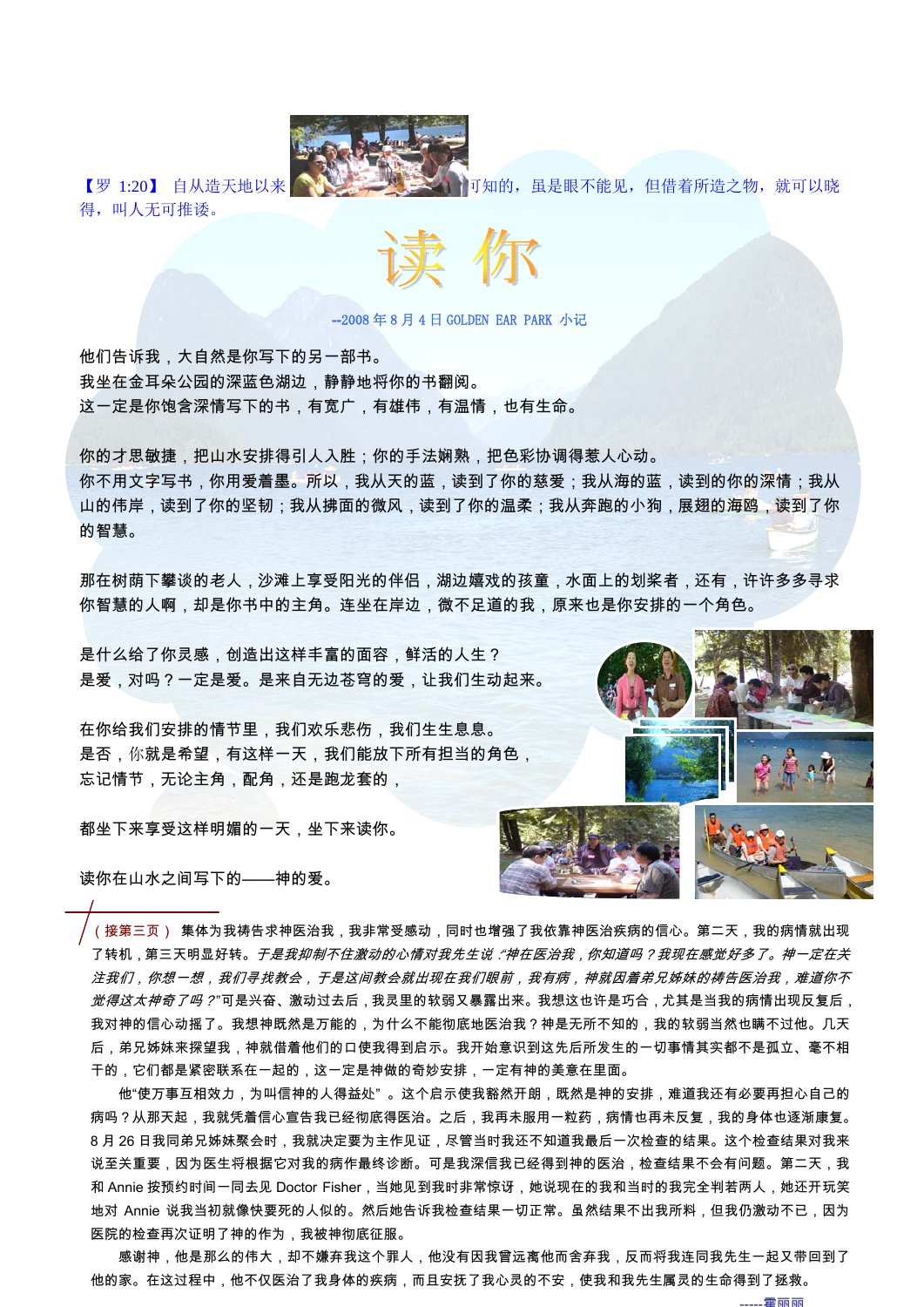

我叫 Annie,2003 年 5 月登陆温哥华。 听人说家附近有一个讲中文的教会,开始 参加聚会,对讲台上传讲的道,总有一种 特别的感动。很快我也就相信接受了主耶 稣作我的救主。

2006 年 2、3 月份,我的身体出现疾 病,盼望、失望、痛苦、挣扎和危险搅扰 着我。感谢神,这里的弟兄姊妹和我还有 联系,通过弟兄姊妹特别的交通和祷告, 使我深深感到从神而来的带领、安慰、帮 助、提携和爱。没有了以前在外迷失的那 种痛苦和失落,满有回到家里的踏实和饱 足!

当时,经历了这位大能的主,他使我

灵魂体都得到医治和安慰,使我 心中有了平安。我呢,就有一个 非常强烈的愿望:希望我先生也 能来信我所信的这位大能的主! 我就在教会及家庭聚会中为他切 切地祷告。 **----- Annie** 

Annie 那次生病的时候, 我 还没有得救。但就是那次的事件 使我很清楚地认识到圣灵已经在 我身上开始了他的工作。在我送 她去医院的路上,在很无助的情 况下我说,你不是信神吗,为什 么不祷告呢?

教会的弟兄姊妹到我家里 来探望也使我感动。第一次参加 周六的福音聚会,当弟兄在讲台上呼 召决志的时候,我就举了手。接下来 星期天的家庭聚会时,弟兄姊妹为我 祷告,我就决志要受浸归入主基督耶 稣的名里。我要感谢赞美主的是,在 这之先,教会的兄弟姊妹包括 Annie 早已为我祷告。

六月份,在我参加的一个学习班 里认识了殷峰。奇妙的是,他正在寻 找教会,我邀请他到我们会所来感受 一下。殷峰到教会聚会,不仅很快蒙 恩得救,而且他太太的病也得神的医 **治。** ----- Michael



我夫人霍丽丽于 2006 年信主、受浸成为基督徒,由于我多次往返温哥华,我夫人向我传福音,带我去过几次教会,聆 听有关神的信息,感觉确实有神的存在。

2007 年 12 月我决定常住温哥华,转眼半年,赋闲在家,开始有忧虑和不安,随后丽丽生病更增添了我的忧愁。痛苦中 我想到了主耶稣,于是我俩每天在网上听讲道,同时也企盼找到一间教会。

在一个学习班中我结识了 Michael,得知 Michael 是基督徒,于是就主动向他了解教会的情况。不久我们就来到了教会, 在这里我们感受到了弟兄姊妹的关爱 、感觉到家的温暖和主的同在。

第一次参加这里的聚会,亲眼目睹了 8 位弟兄姊妹受洗的过程,我的心被震动,渴望有一天自己也能受浸。接下来主日 讲的是"以弗所书"关于教会的建造,这正符合我们当时渴望了解教会,选择教会的需求。来到教会后,丽丽的病在弟兄姊妹的 祷告和她对神的信心依靠与完全仰望中得到了彻底地医治。

 这大半年来,我本人的身体也变得结实了,近 10 年的脂肪肝和高血脂等病症都消失了,体重也减轻了,体检结果正常。 回想这段经历,深感是神在一步步地帮助,引领我们。是神引领我们家到温哥华,并在这里认识主耶稣,是神在我们痛苦中 给我们帮助并藉着医治丽丽的身体使我们回到了神的家中。我确信神为我们铺好了路,跟着主耶稣,得到的是永远的祝福和 平安。 ----- 殷 峰

当我和我先生殷峰渴望回到神的家、寻找教会的时候,刚好认识了 Michael 和殷峰的相识,随后我们被带到了教会。但 是,神知道仅就这一点还不足以使我们坚定地留在教会,于是神就借着我生病这件事,使 Annie 成为我们与教会继续保持联 系的纽带。Annie 不断地向我传递弟兄姊妹的关爱、不断地帮助我、鼓励我,最终使我们彻底地回到了神的家。

地询问他去教会的情况。当他告诉我他对教会的感受及弟兄姊妹对我的关心后,我仿佛看到了一线希望,于是我决定第二天<br>———————————————————— 记得殷峰第一次到教会聚会是在 8 月 2 日的晚上,当时我未能一同前往是因为我正在患病,身体十分虚弱,经常头昏、 心慌。我的家庭医生根据检查报告诊断我必须手术,后经 V.G.H. 专科医生再次诊断决定让我先服药观察一段时间。二十多天 过去,病因未查明,病情也未被控制,我愈来愈惶恐不安,甚至开始绝望,…,。所以,当我先生从聚会回来,我就迫不及待 也去参加主日的聚会。当日在聚会中,我被弟兄姊妹争先敬拜赞美神所感动,同时我也感到教会充满了爱的温暖。

从这以后,教会姊妹 Annie 就经常打电话询问我的病情。在我参加主日后的第一个祷告会上,弟兄姊妹 (下接第二页)